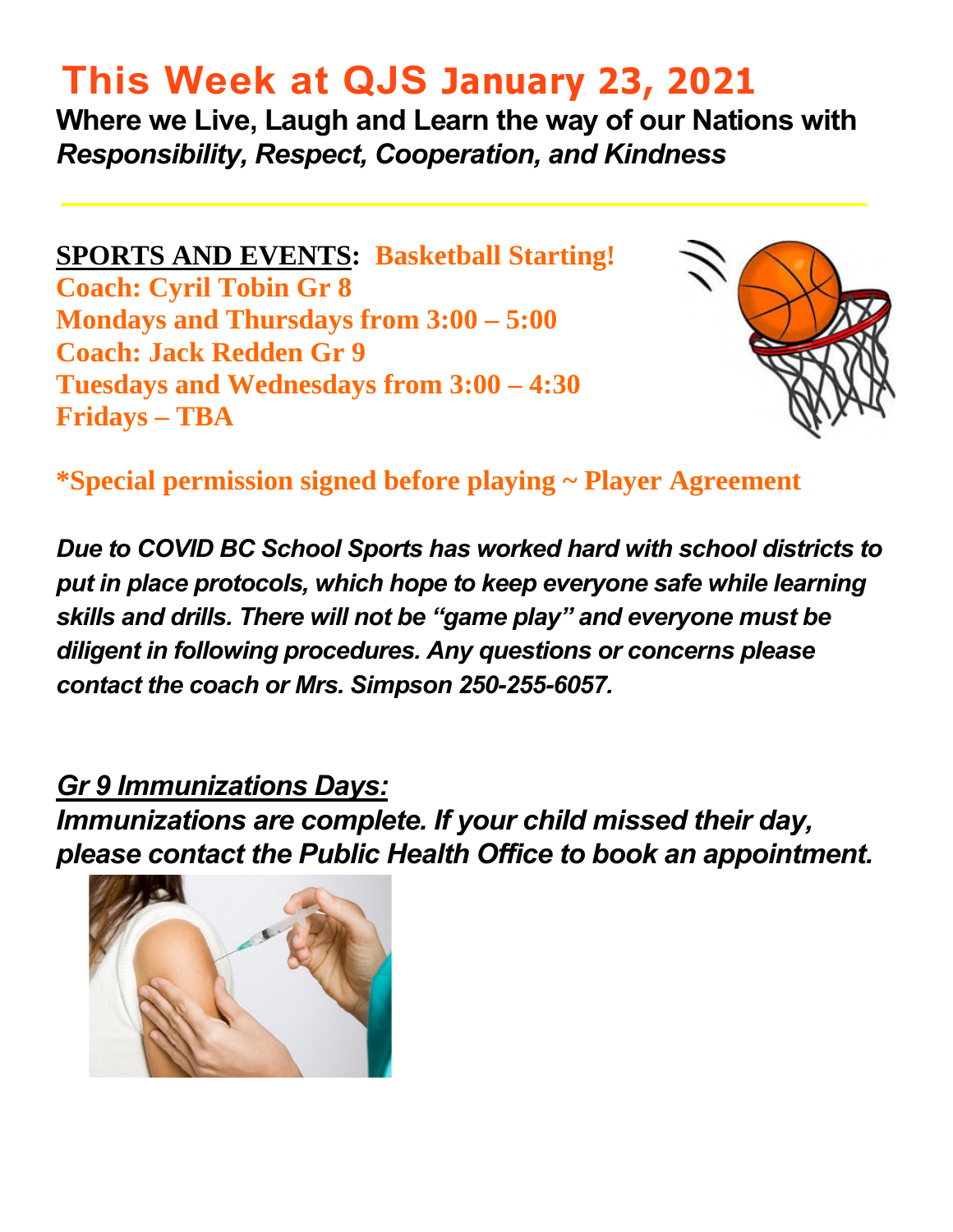#### **In Person Meeting (Cafeteria)**

**Next PAC Meeting January 25, 6:30 p.m.** 

**We have 10 spaces available.** 



#### **COVID Safe Protocols:**

- **-Sign in and sanitize at Entry/Exit**
- **-Wear mask (one provided if you do not have your own)**
- **-Stay 2 m away from other adults during the time you are in the school**





**PE CLASSES**: this week learning to take care of themselves. Knowledge = Safer Decision Making

**Topics:** The Reproductive System; Puberty; Sex, STIs, Contraception, and Consent

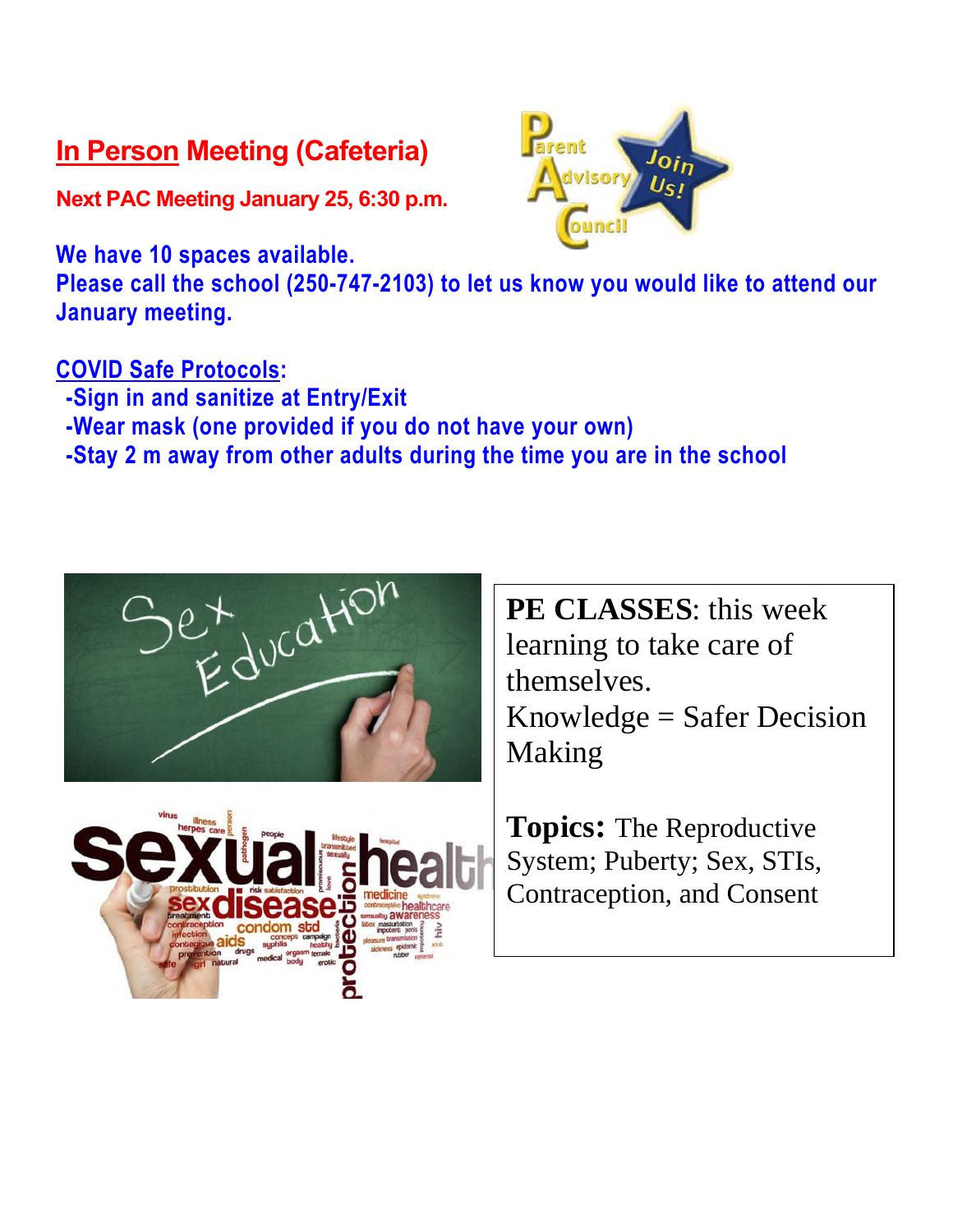

 **NEW: IN THE PARENT'S CORNER Information for Parents Looking for places to go to get help talking with your child about sexual health? Try these websites:** 

- [www.healthunit.com](http://www.healthunit.com/)
- [www.kidshealth.org](http://www.kidshealth.org/)
- [www.sexualityandu.ca](http://www.sexualityandu.ca/)

### **Employment Opportunity: Noon Hour Supervisor Position**

**We are looking for individuals interested in working with students. Casual Noon Hour Supervisors would be available when someone was unable to be** 



7 Benefits of

**at work, 10:45-12:30. A regular position would be daily from 10:45-12:30.**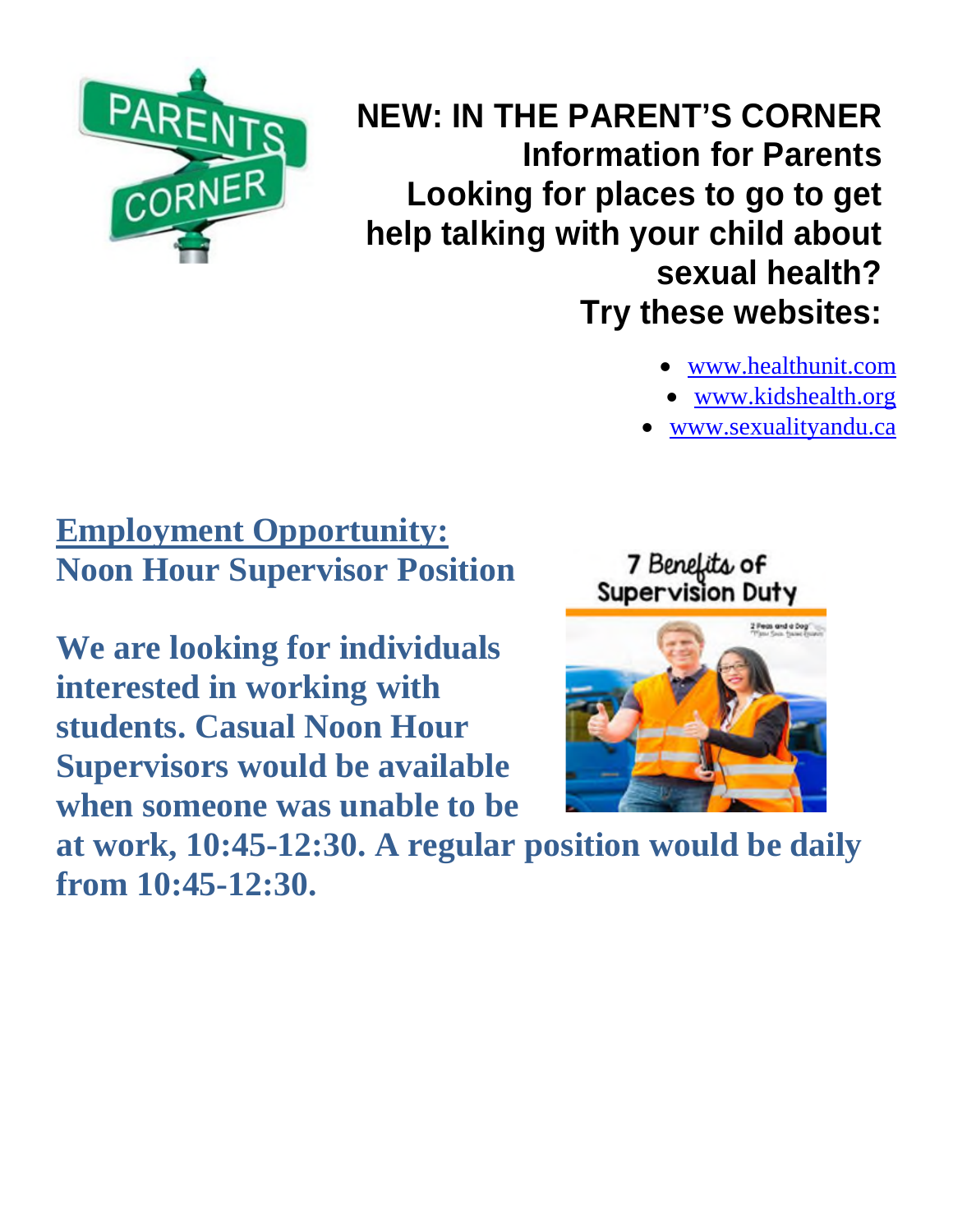### **Classroom Action and Updates**



### **Bot Battles in Info Tech**

**Students programming and competing as demonstrations of learning~ applying learning to action.** 



#### **Financial Literacy**

**~setting goals ~earning money ~working together ~celebrating goals met as money earned is spent as planned** 

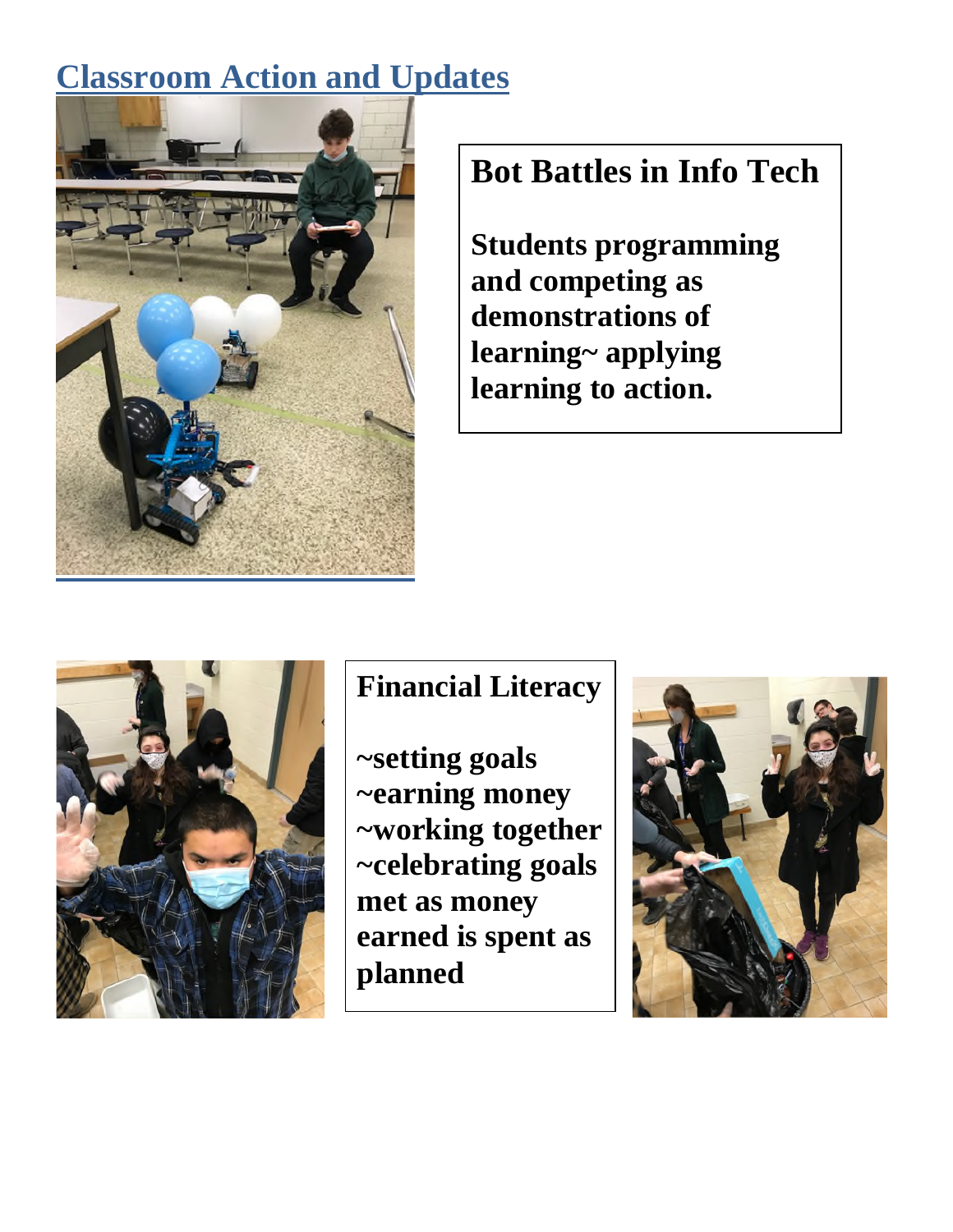### **BAND STUDENTS PERFORMING**



**During COVID times, we cannot have a traditional concert, so we get creative.** 

**Students performed at the January staff meeting. A much appreciated joyful note.** 

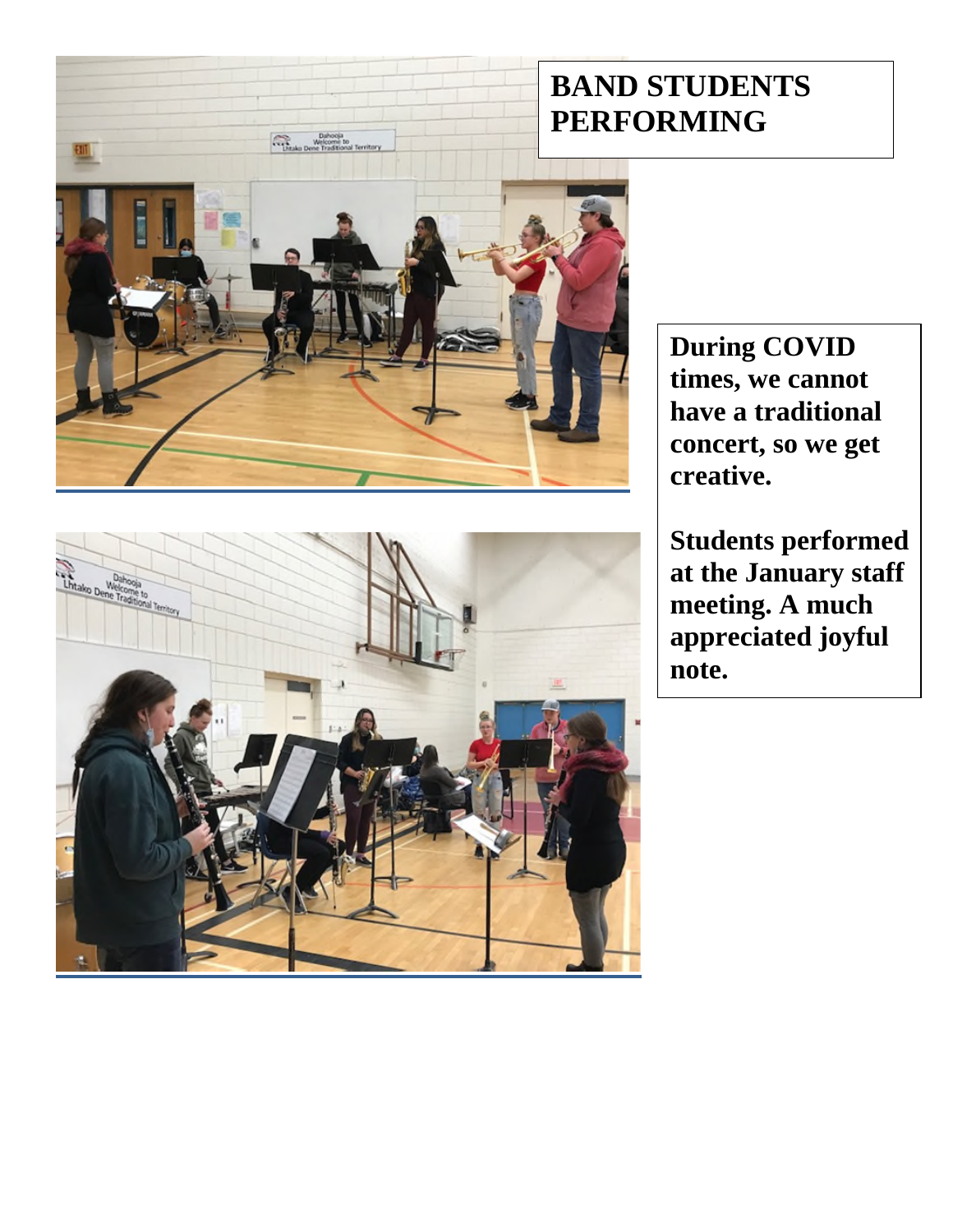**Once again, strange creatures roam the halls of QJS.** 

**Drama Tech creations are amazing!!** 





**Know about something going on? Please let us know. We work with families and students to resolve issues. The problems that continue are usually the ones we do not know about yet! Contact us: 250-255-6057, 250-747-2103 School safety is a shared responsibility that requires cooperation, collaboration and communication.**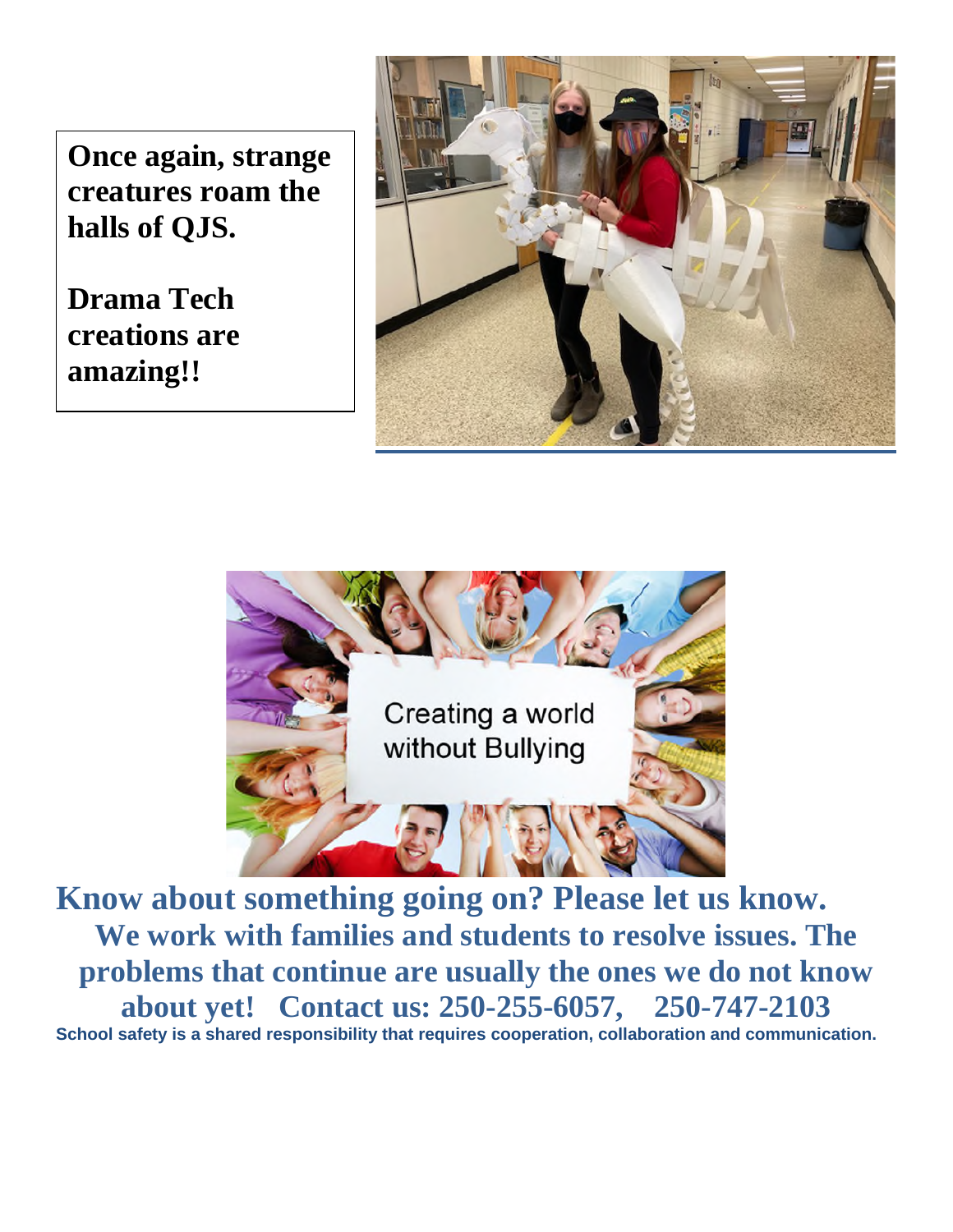### **See Something Going Wrong, Take Action!**

**You have the power to stand up for what is right and stand up for each other. Someone showing bullying behaviour loses their control if they do not have an audience watching them.** 

**If you see bullying, you can stop it within 10 seconds of getting involved. You could try:** 

- **Saying something like, "leave him alone," or "cut it out."**
- **Defending the victim**
- **Directing attention away from the bullying**
- **Getting support from friends to stand up against bullying**
- **Reporting the bullying to adults**

**Do not be a bystander and encourage bullying behaviour by:** 

- **Laughing, cheering or recording it**
- **Forwarding bullying photos or texts**
- **Visiting websites that target a specific person**
- **"Liking" mean comments or photos on social media**
- **Joining in on the bullying**

#### **For more information check out <https://www2.gov.bc.ca/gov/content/erase>**

# **\*\*\*Wearing Masks on Busses!**

*It is extremely important that your child continue to wear their mask for the duration* 



*of the bus ride. We want to be sure everyone is safe.* 

*Students who repeatedly disregard this may be expected to arrange for alternate transportation to and from school.*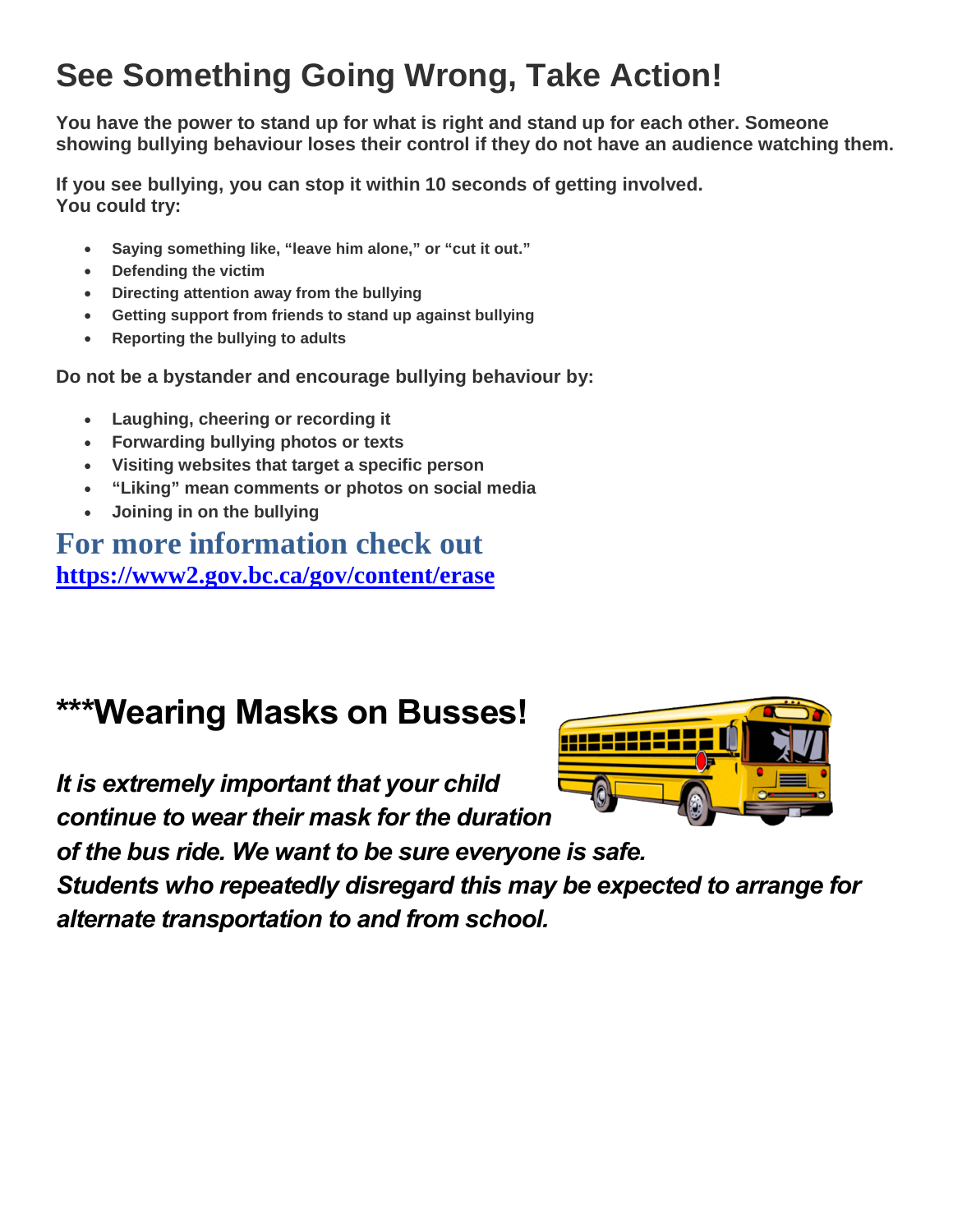

#### **STILL CONFUSED?**

#### **Sign in and Sign out Procedures**

**Only your child please. At this time, we are not able to have students riding with other families. Students are not to be traveling with others. Sorry no trips out for lunch with a bunch of friends, even with a parent. Parents are welcome to deliver lunch or a treat for their own child** 

**Picking up your child? Please call the office (250-747- 2103) to let us know you are here to pick up your child. We will give your child a permission slip to show staff we have recorded them absent at the office.**